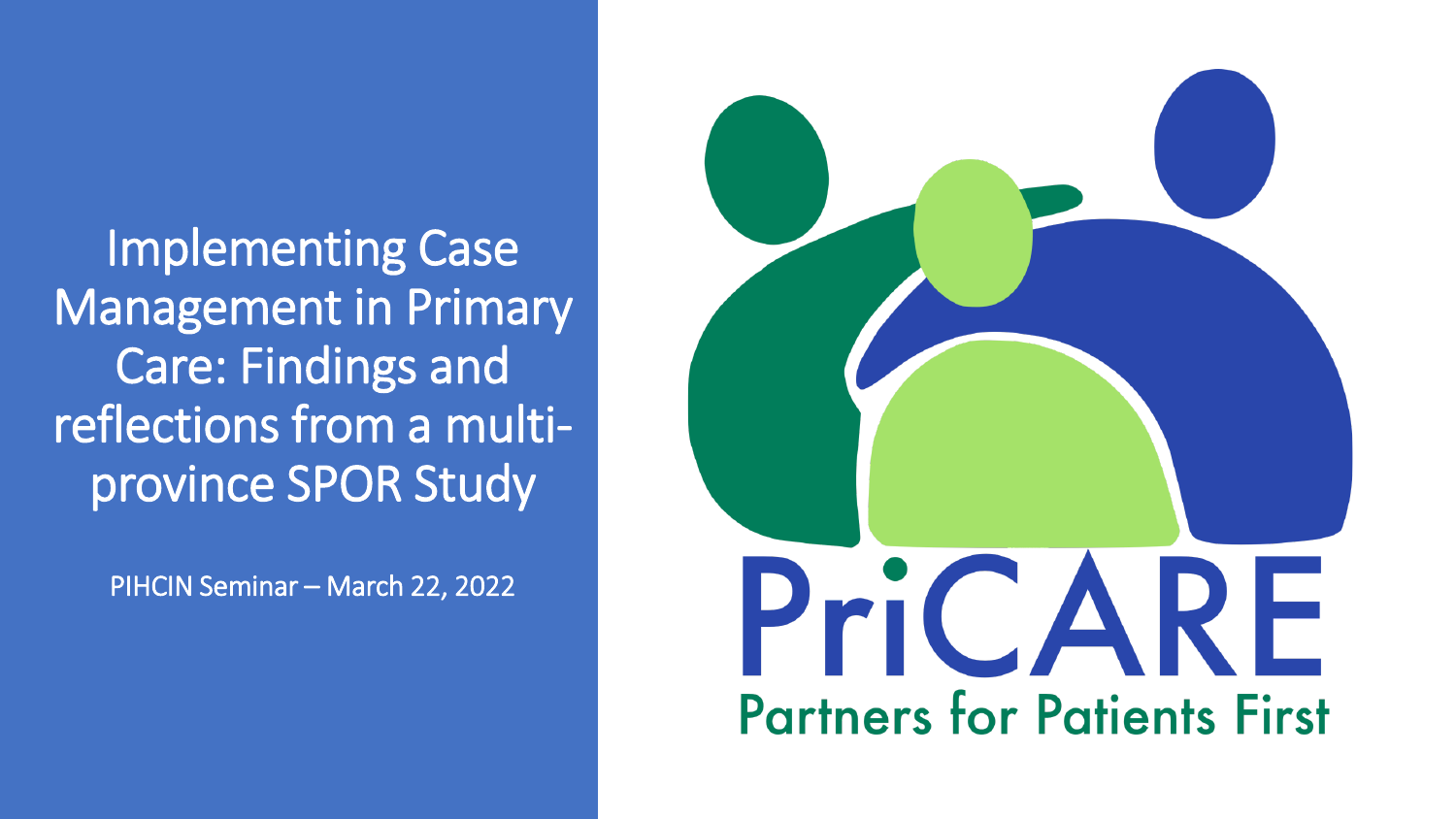#### Alannah Delahunty-Pike

Research Associate, Dalhousie Family Medicine, Nova Scotia Catherine Hudon

Professor, Family Medicine, Université de Sherbrooke, Québec

#### Dana Howse

Research Associate, Memorial University Faculty of Medicine, Newfoundland and Labrador

#### Donna Rubenstein

Patient Partner, Nova Scotia

#### Linda Wilhelm

Patient Partner, New Brunswick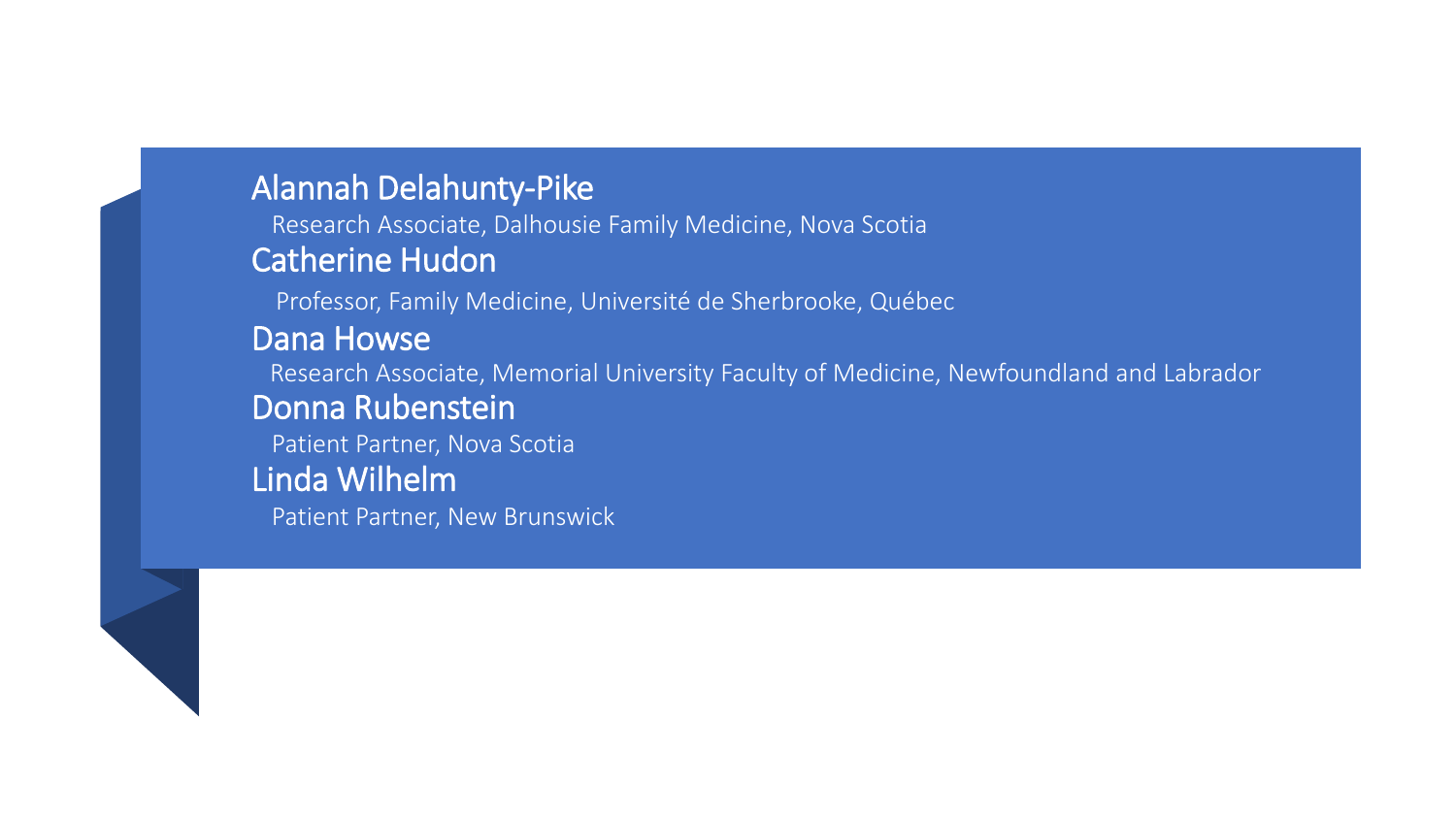### Funders and Partners

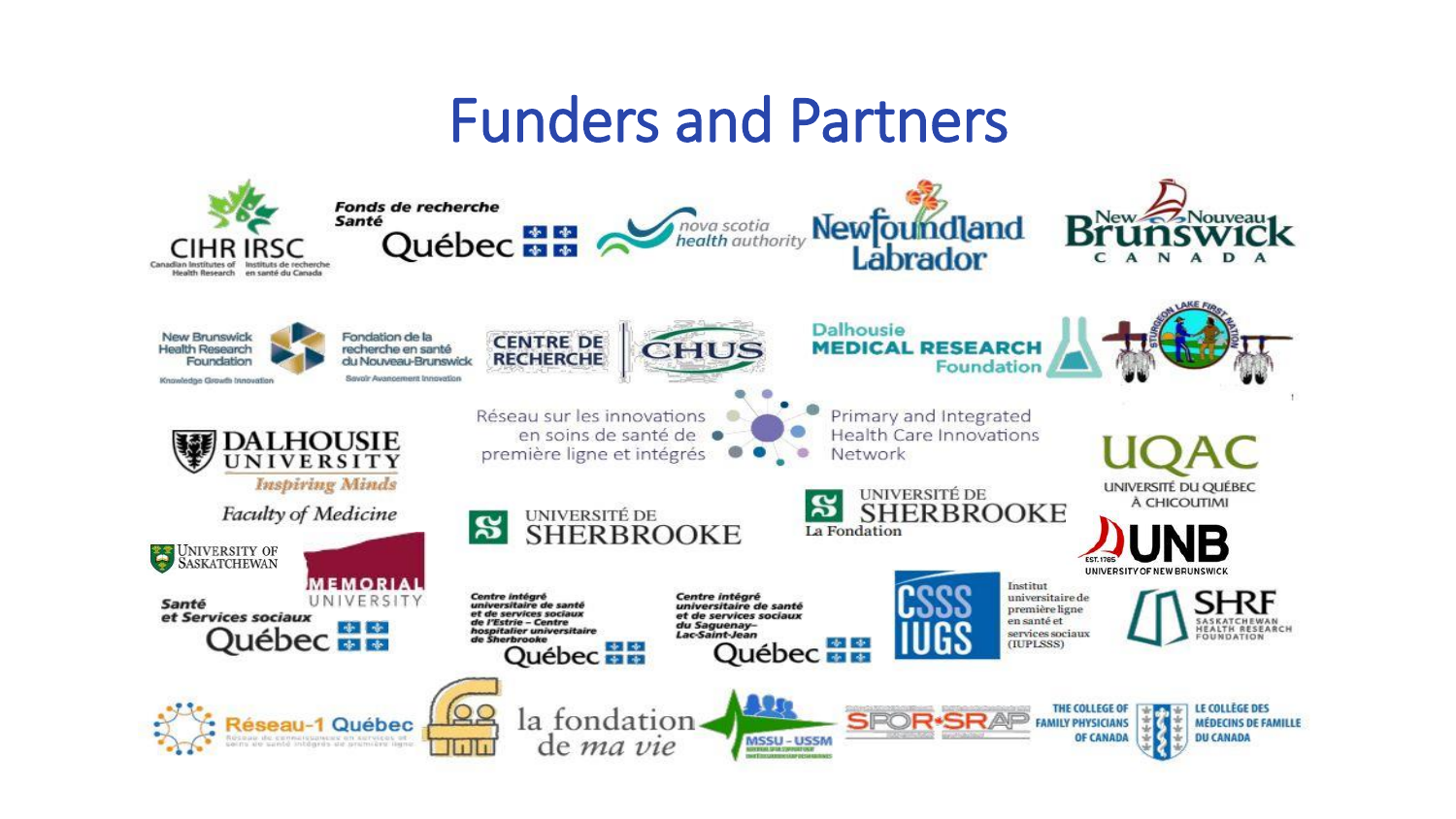

**BRIC-NS Pre-Funding Support:**

- Help put **multi-disciplinary team** together
- Help find **matched funding**

#### **BRIC-NS Post-Funding Support:**

- Help hiring **project/research coordinator**
- Help identify **patient partners**
- Help identify **clinics** with health system partners



**Building Research for Integrated Primary Healthcare**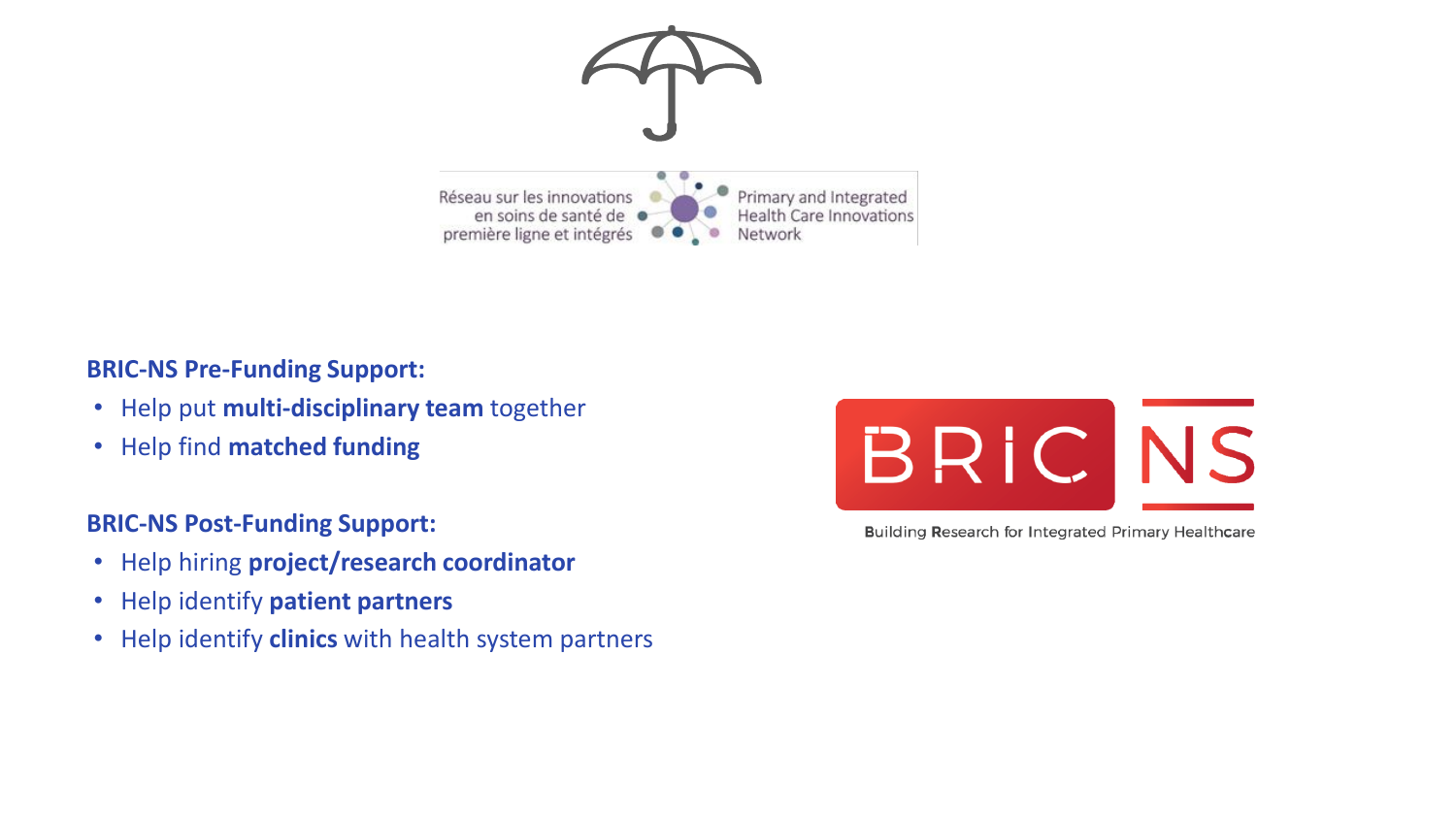## **Presentation** Aims

- The PriCARE Study & Case Management
- Implementation Study Methods
- Implementation Findings
- Patient Partner Reflections
- Global Reflections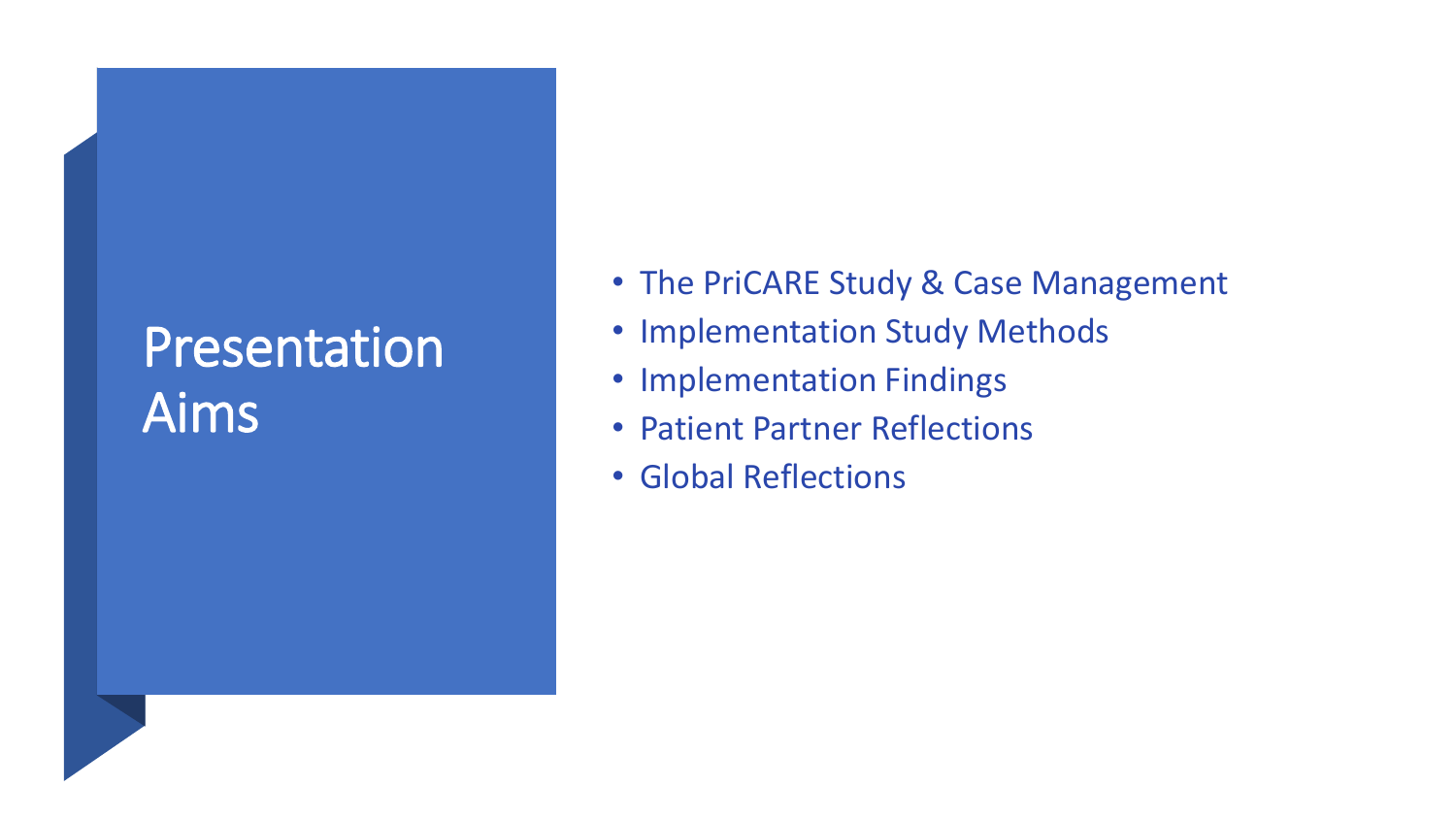- **Nurse-led** case management intervention (CMI)
- Patients with **one or more chronic conditions** and **complex care needs**
- Frequent users of the **healthcare system**
- **Bi-lingual**, **multi-provincial**, **multi-jurisdictional**

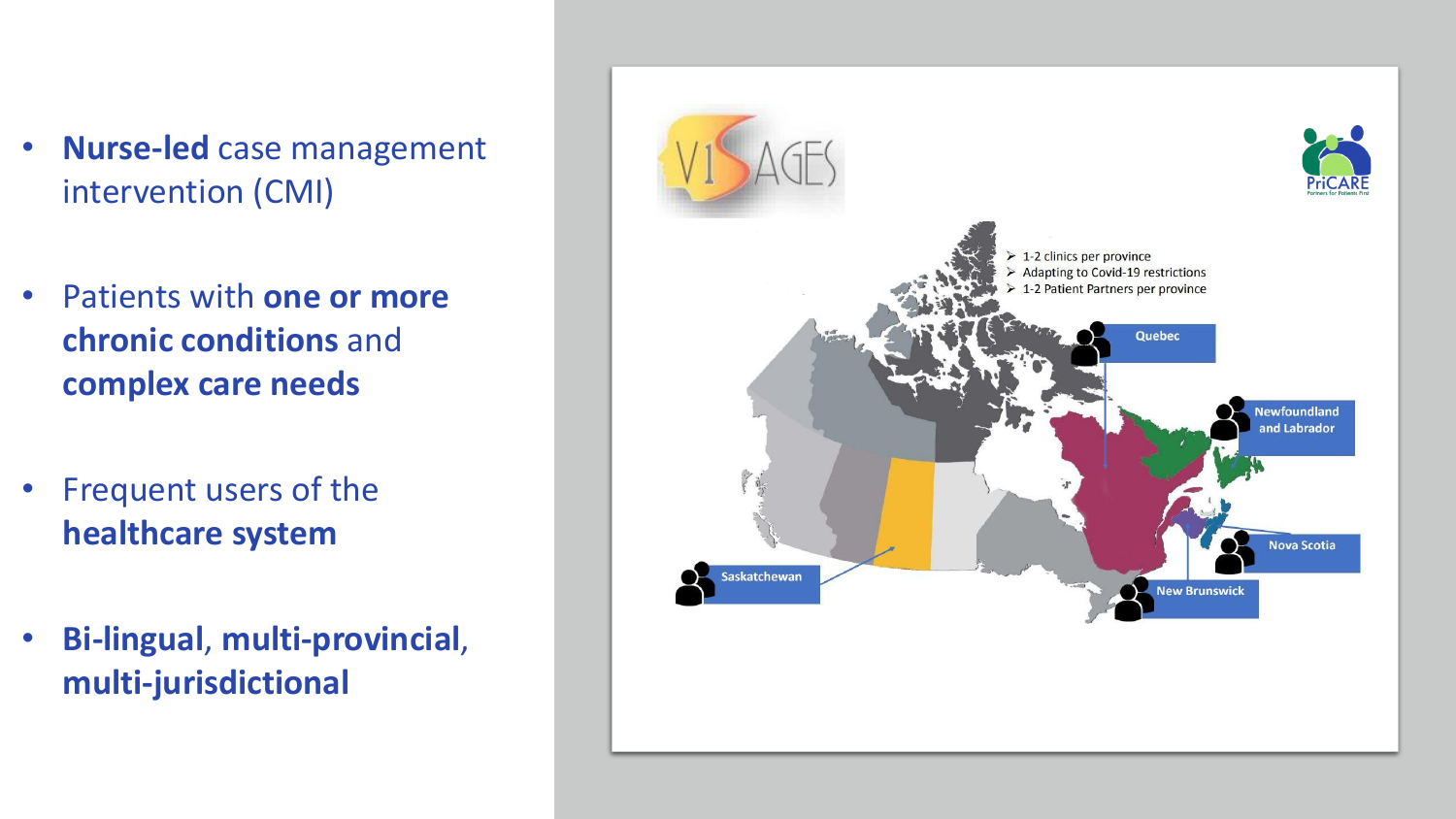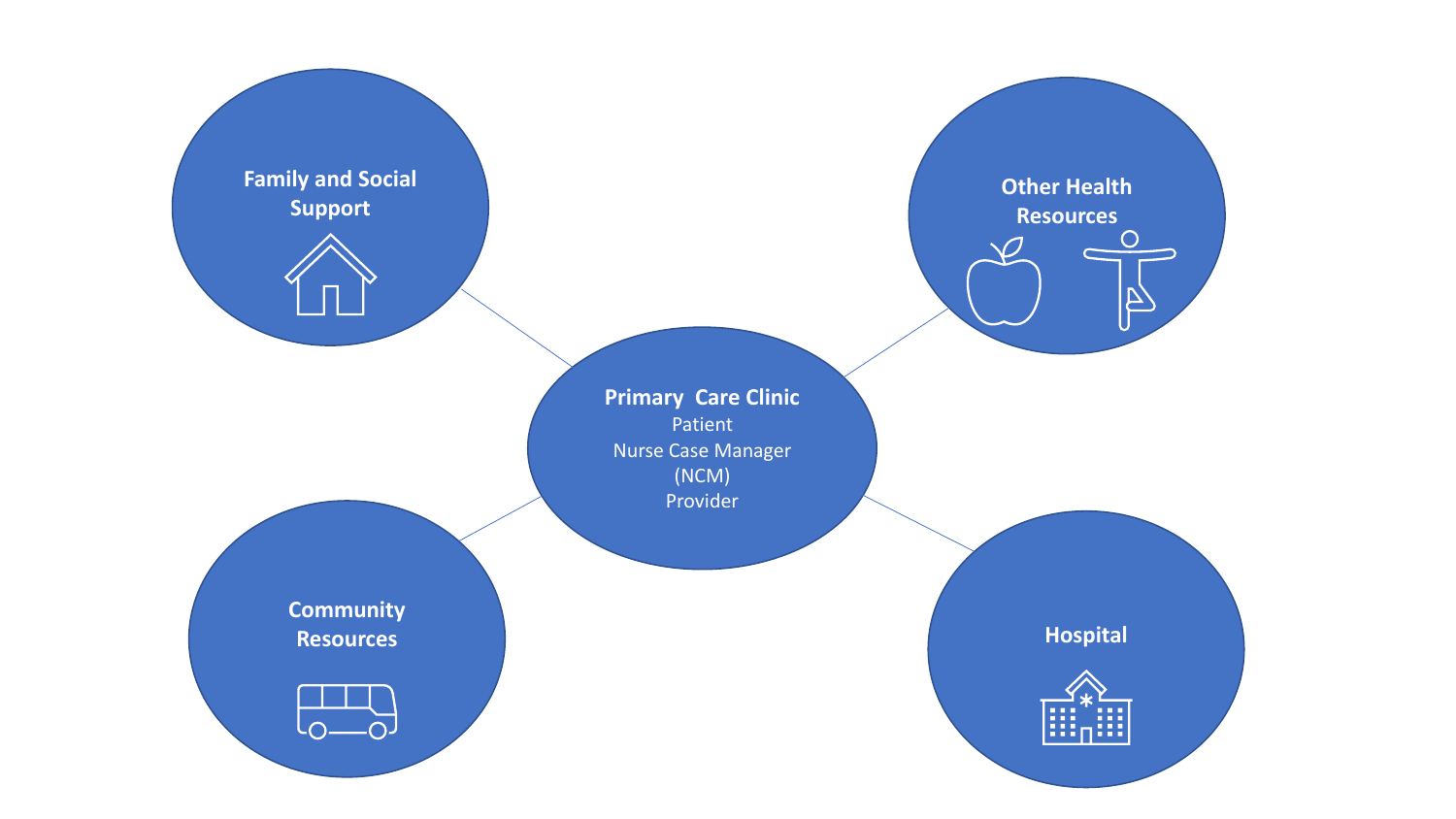## Case Management (CM) Steps

Patient-centred approach

Identification of patients with complex healthcare needs

Assessment of the patient's needs and preferences

Development and maintenance of an "individualized services plan" (ISP)

Coordination of services among health and social services partners

Provision of education and self-management support for patients and families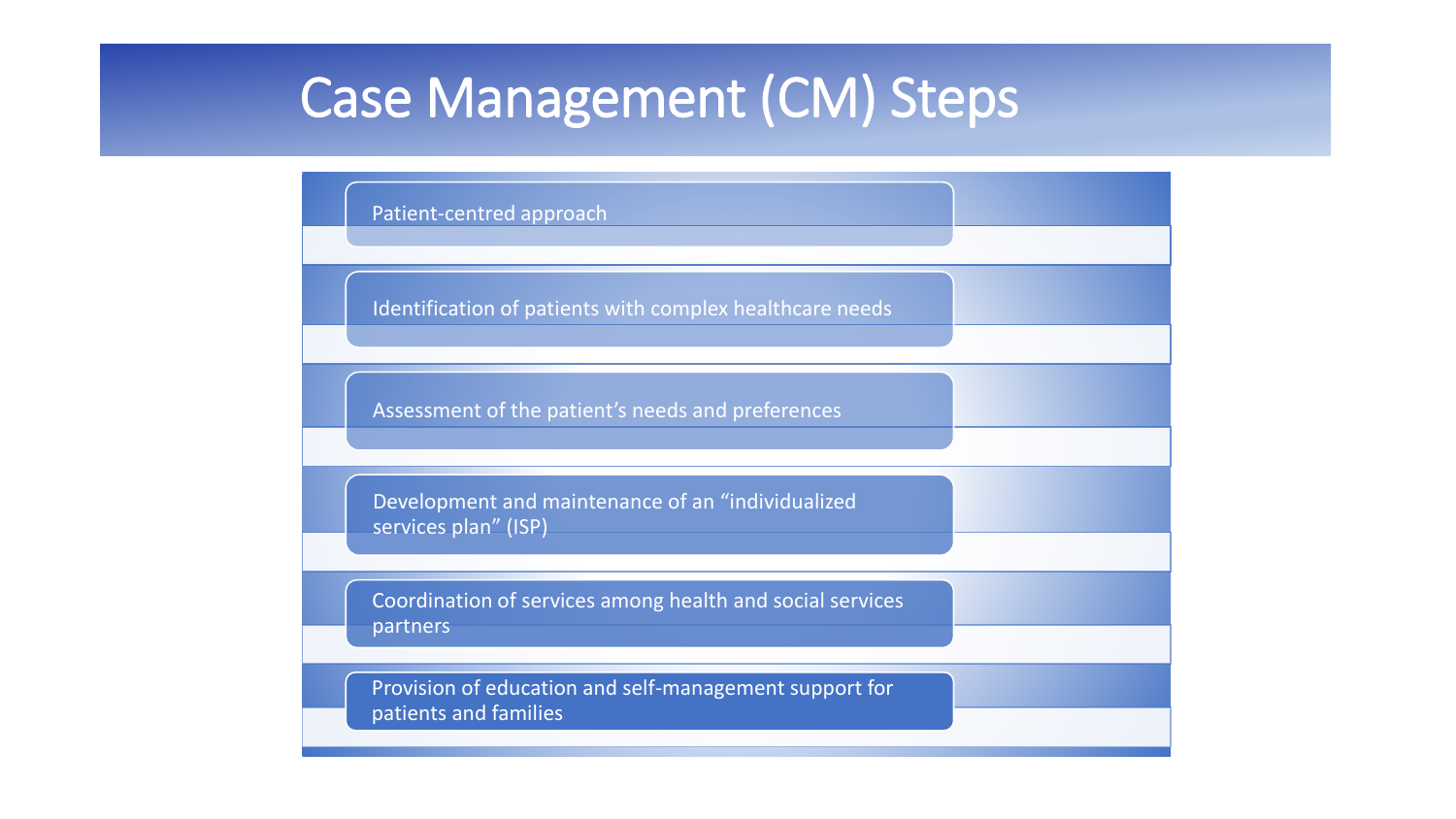### Study Phases

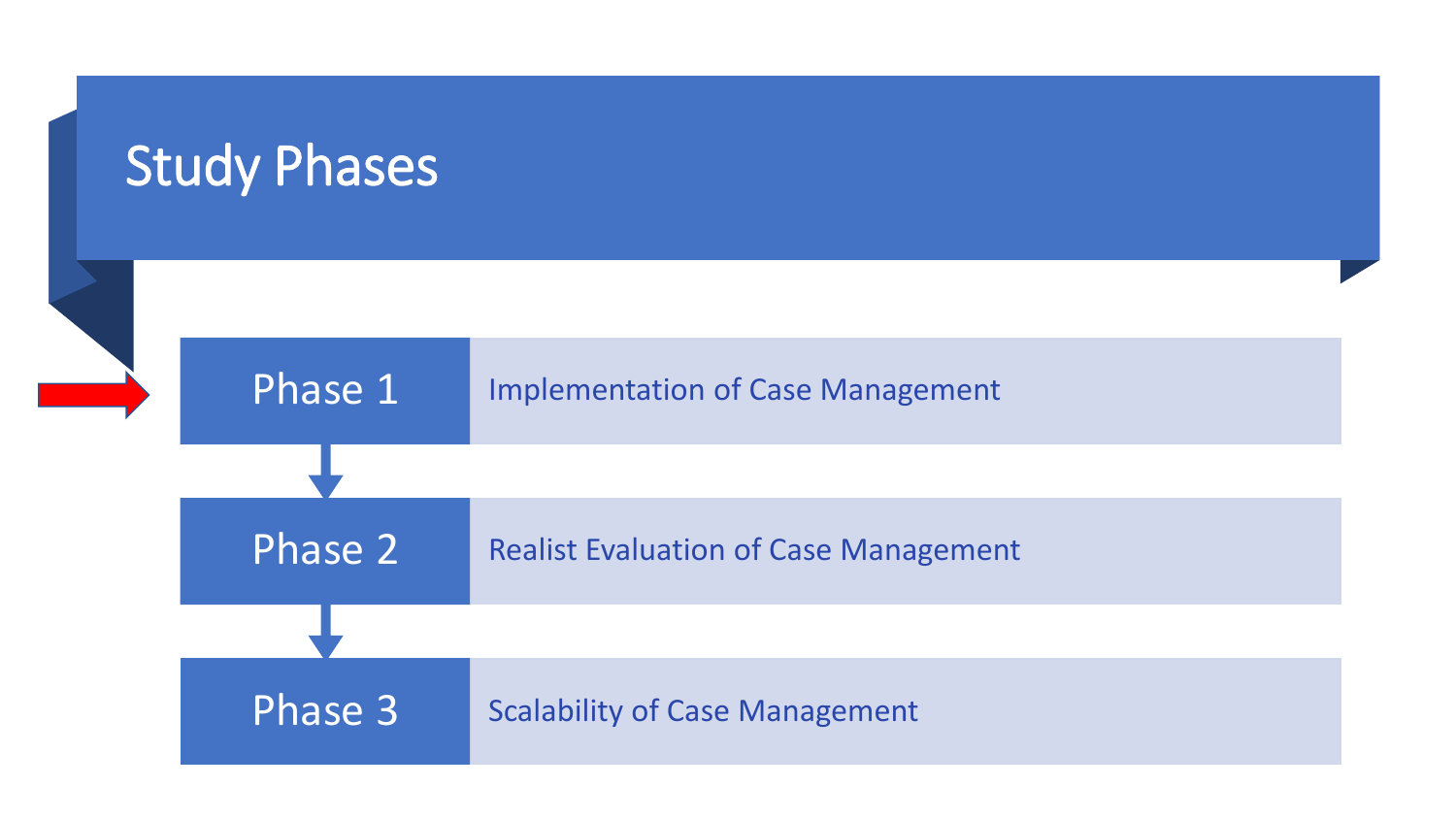### Implementation Steps



#### **Research Orientation**

3hr case management module

Consent process, questionnaires, interviews

**Peer Support and CM Expert**

> Patient Partner support opportunities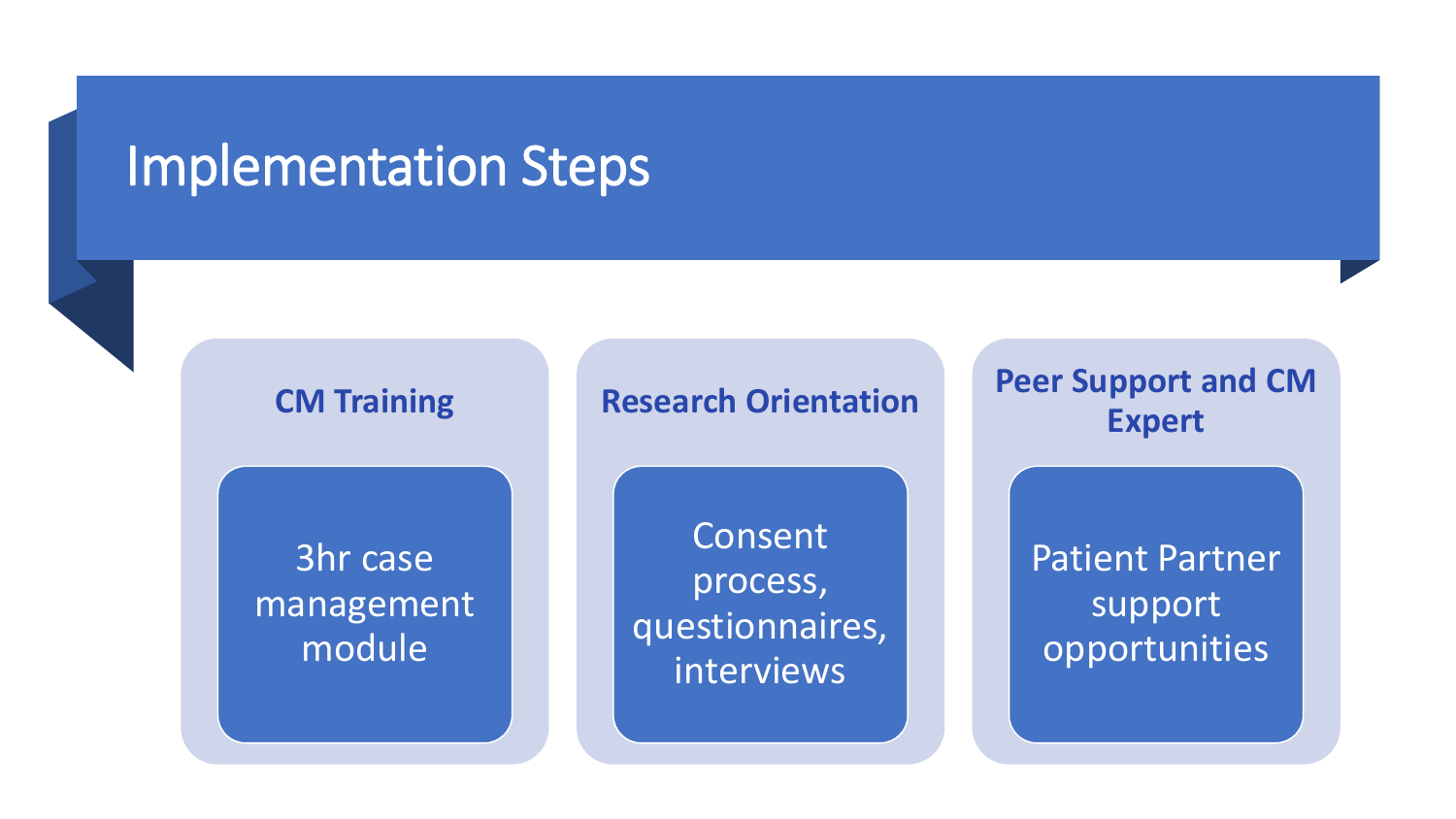### Implementation Study Design



#### Conceptual Framework for a Qualitative Mixed Case Study



<sup>1</sup>Danish A, Chouinard MC, Aubrey-Bassler K, Burge F, Doucet S, Ramsden VR, et al. Protocol for a mixed-method analysis of implementation of case management in primary care for frequent users of healthcare services with ch Open. 2020;10(6):e038241.

<sup>2</sup>Damschroder LJ, Aron D C, Keith R E, Kirsh S R, Alexander J A, Lowery J C. Fostering implementation of health services research findings into practice: a consolidated framework for advancing implementation science. Impl <sup>3</sup>Valentijn PP, Schepman SM, Opheij W, Bruijnzeels MA. Understanding integrated care: a comprehensive conceptual framework based on the integrative functions of primary care. Int J Integr Care. 2013;13:e010.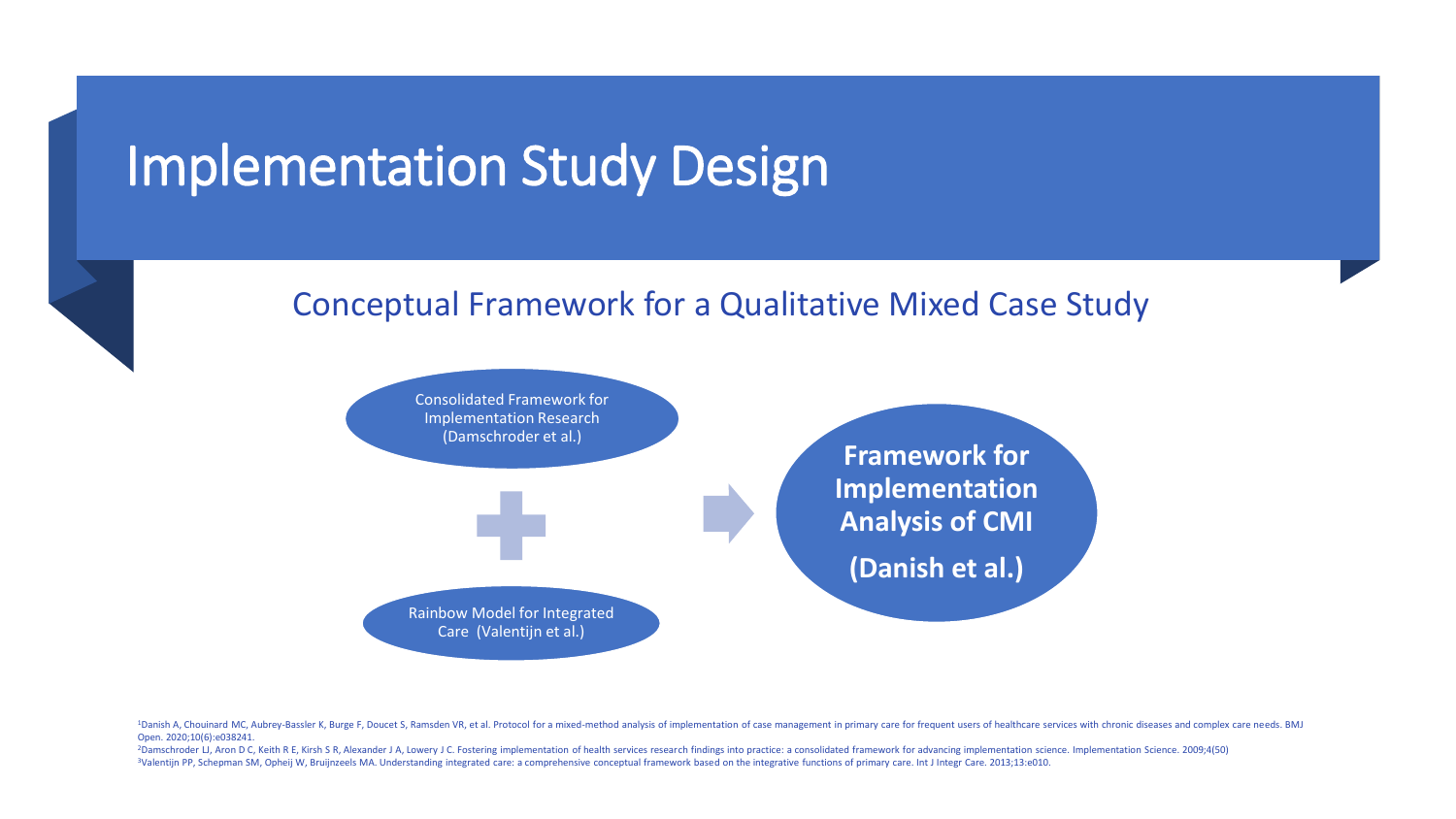### Implementation Study Methods



- 1. Semi-structured **individual and group interviews**
- **2. Field notes** by provincial research coordinators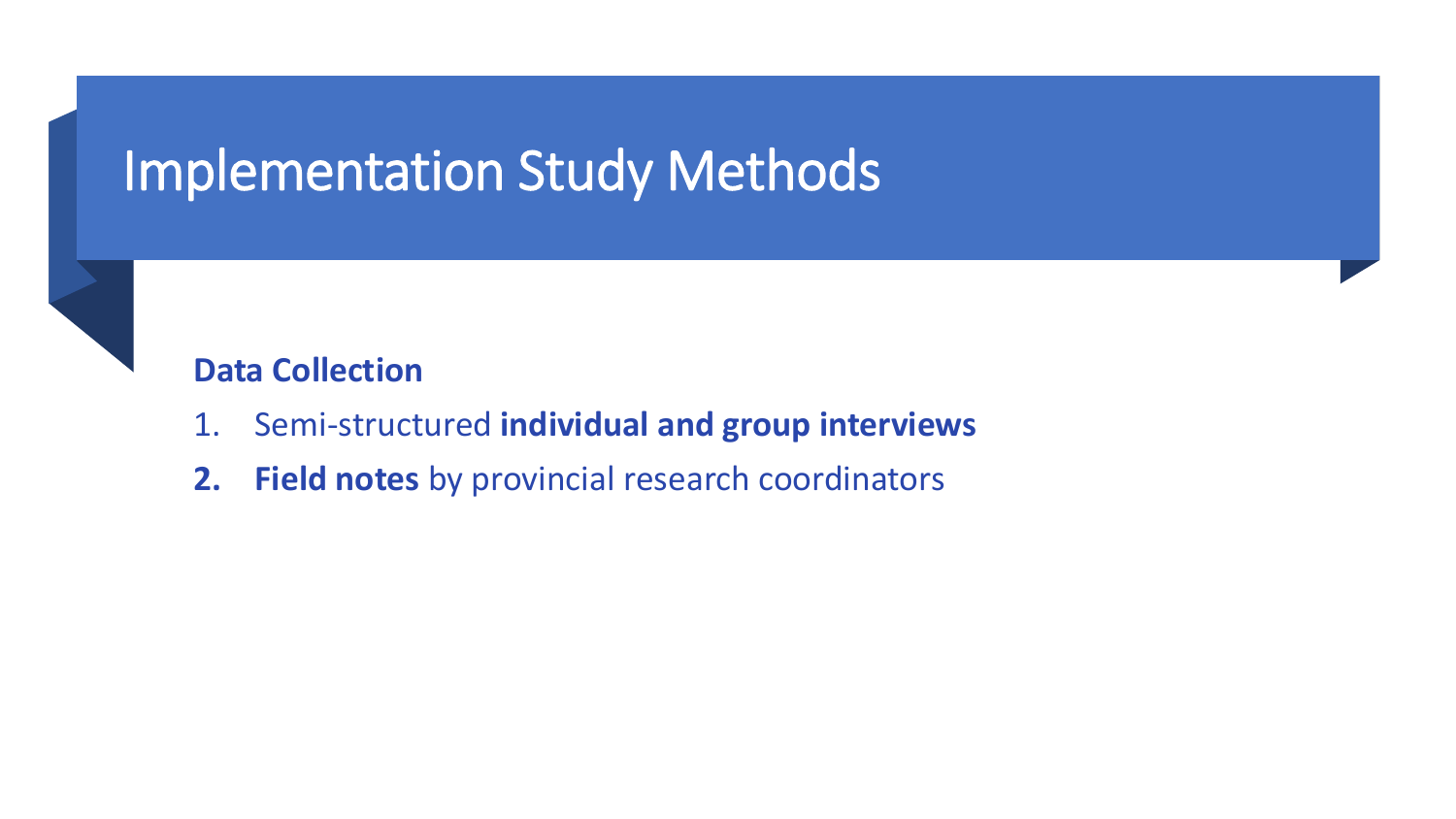### Implementation Study Sample



#### Purposeful sampling recruited:

- **6** primary care clinics in **4** provinces, each considered a case
- Key informants in each clinic health services managers, nurse case managers (NCM), family physicians, and other healthcare providers



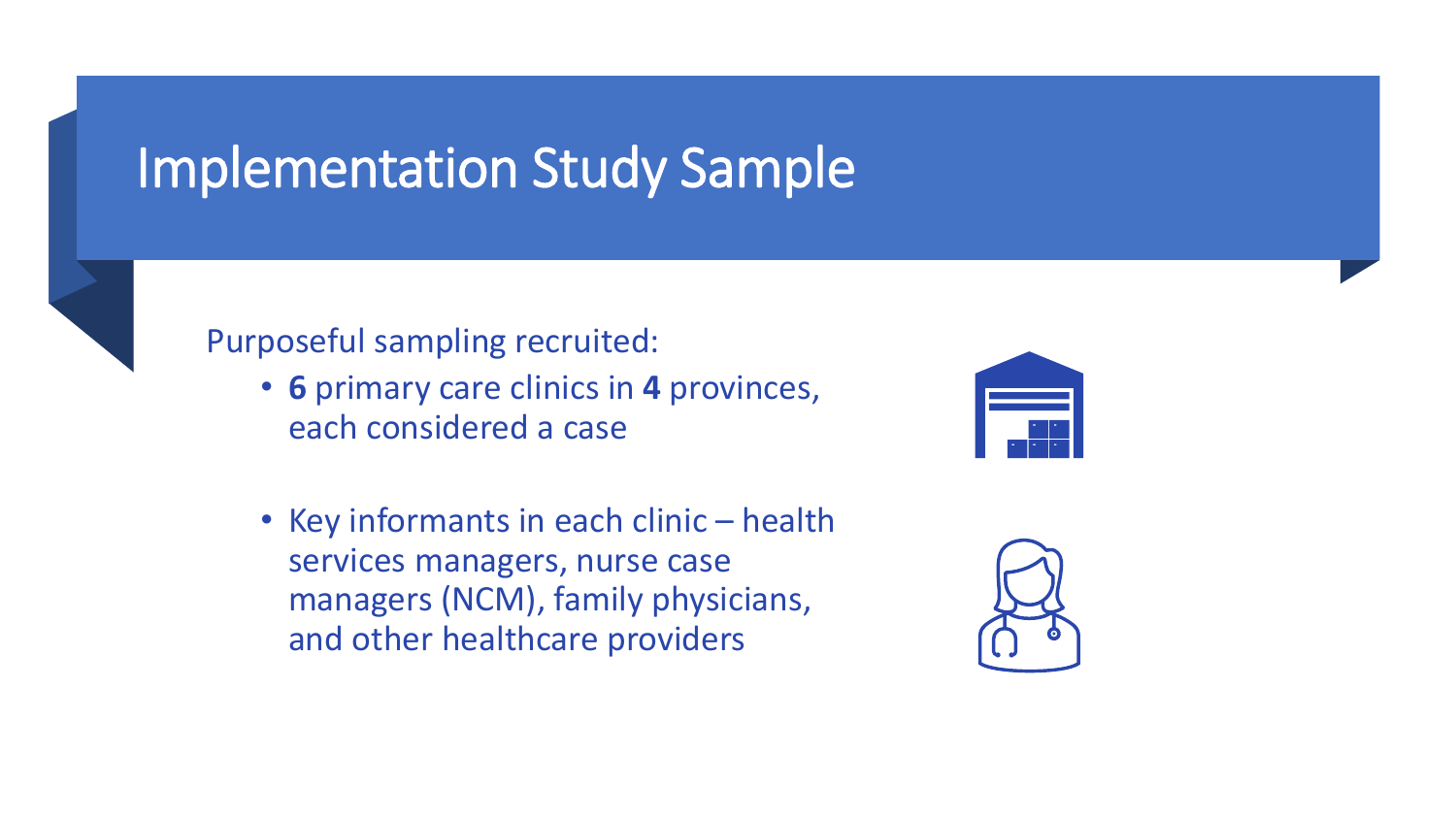### Implementation Study Sample



#### **Individual interviews:**

- NCM (n=10)
- Health services managers (n=5)
- Family physician and other healthcare providers (n=4)

### **Six focus groups:**

- Family physicians (n=20)
- Other healthcare providers (n=8)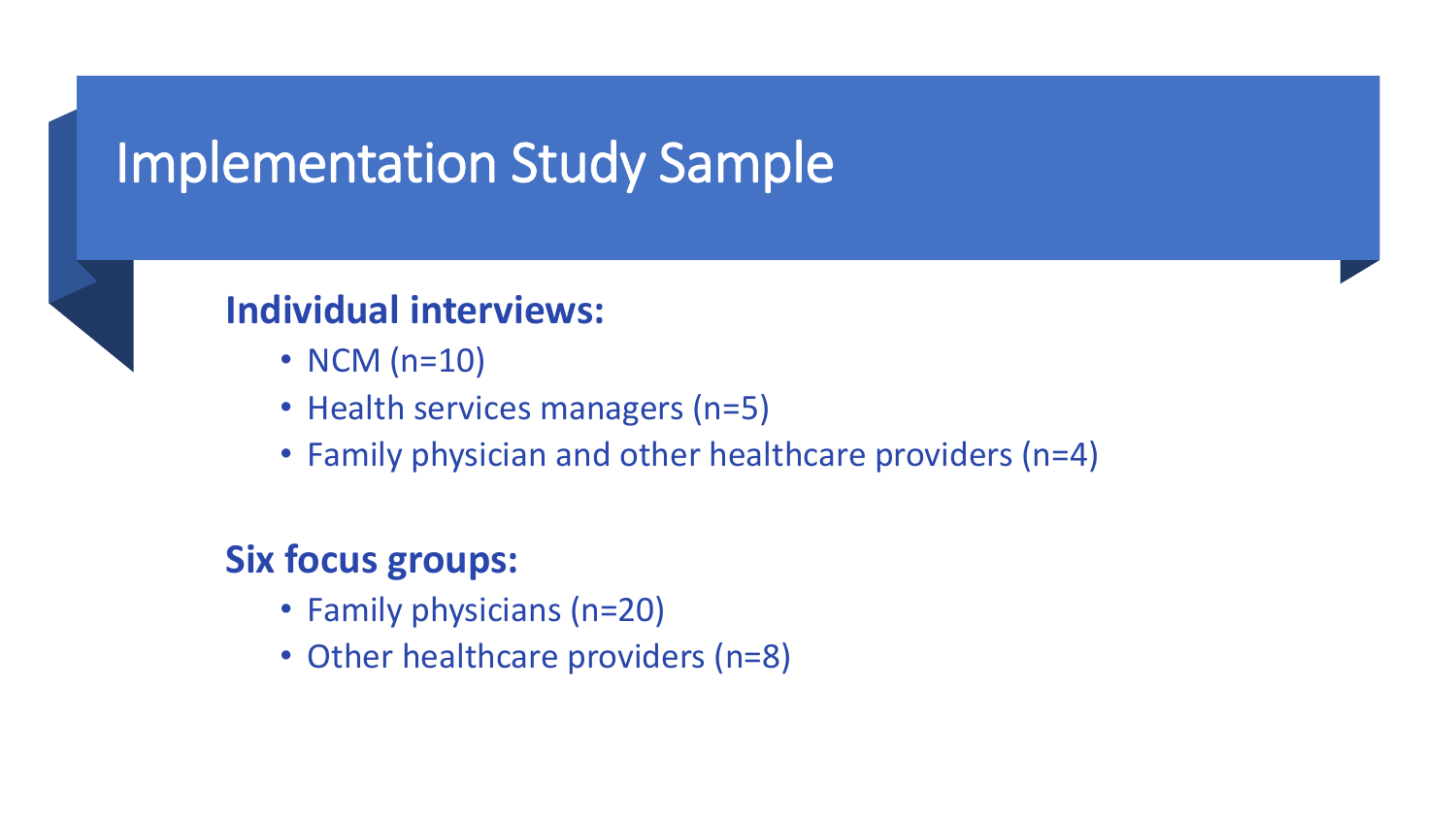## Implementation Study Demographics (selfreported)

Sex of Respondent:

Female =  $42$  Male n=6

Age Range:

25-74

Professional experience – years:

1-42 (mean=13)

In clinic – years:

1-32 (mean=8)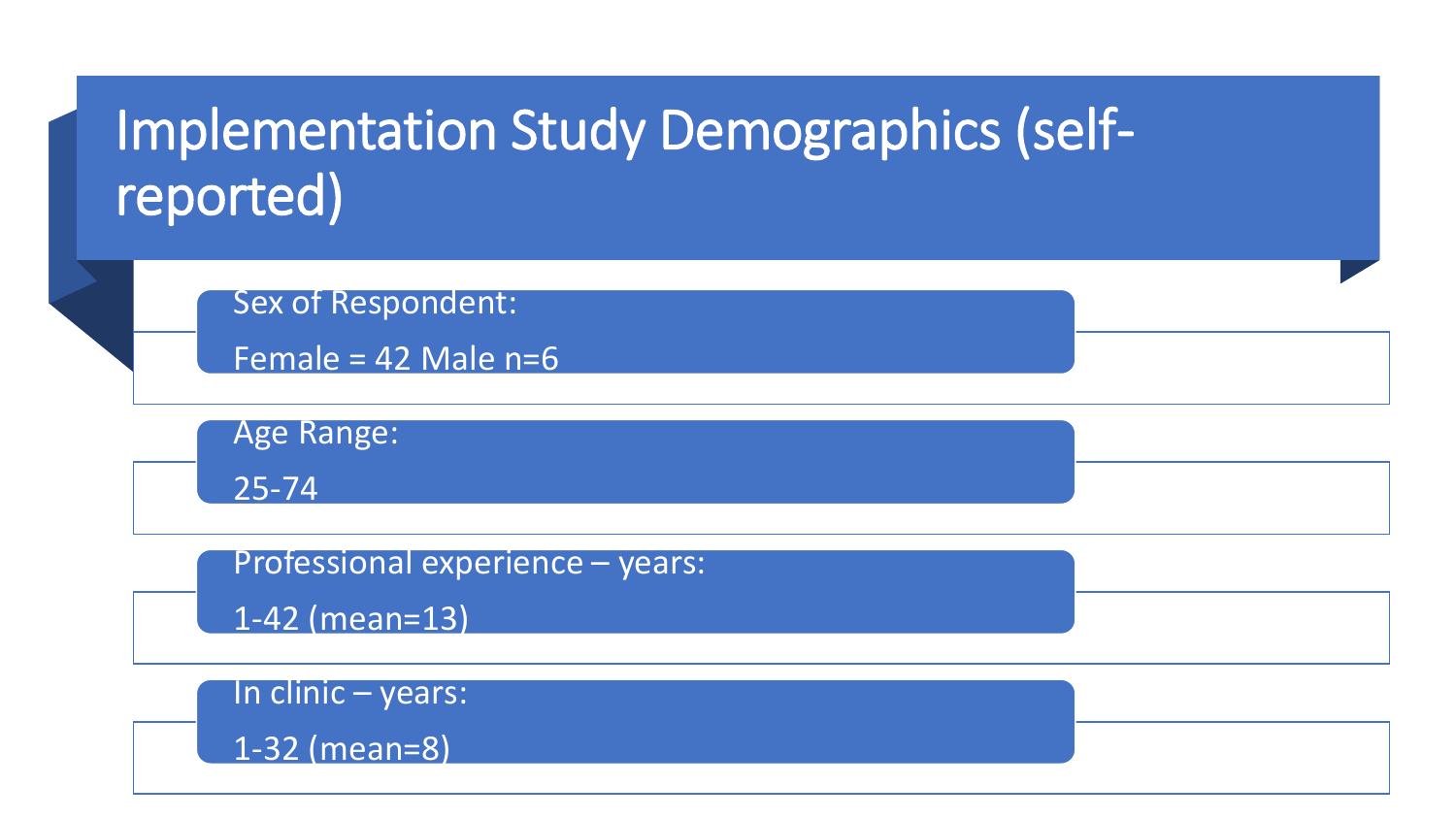## Implementation Study Data Analysis

### **Participatory mixed thematic analysis process**:

Developed codebook



Coded transcripts and field notes



Synthesized and discussed emerging themes



Organized themes in a cross-case table



Revised and validated final themes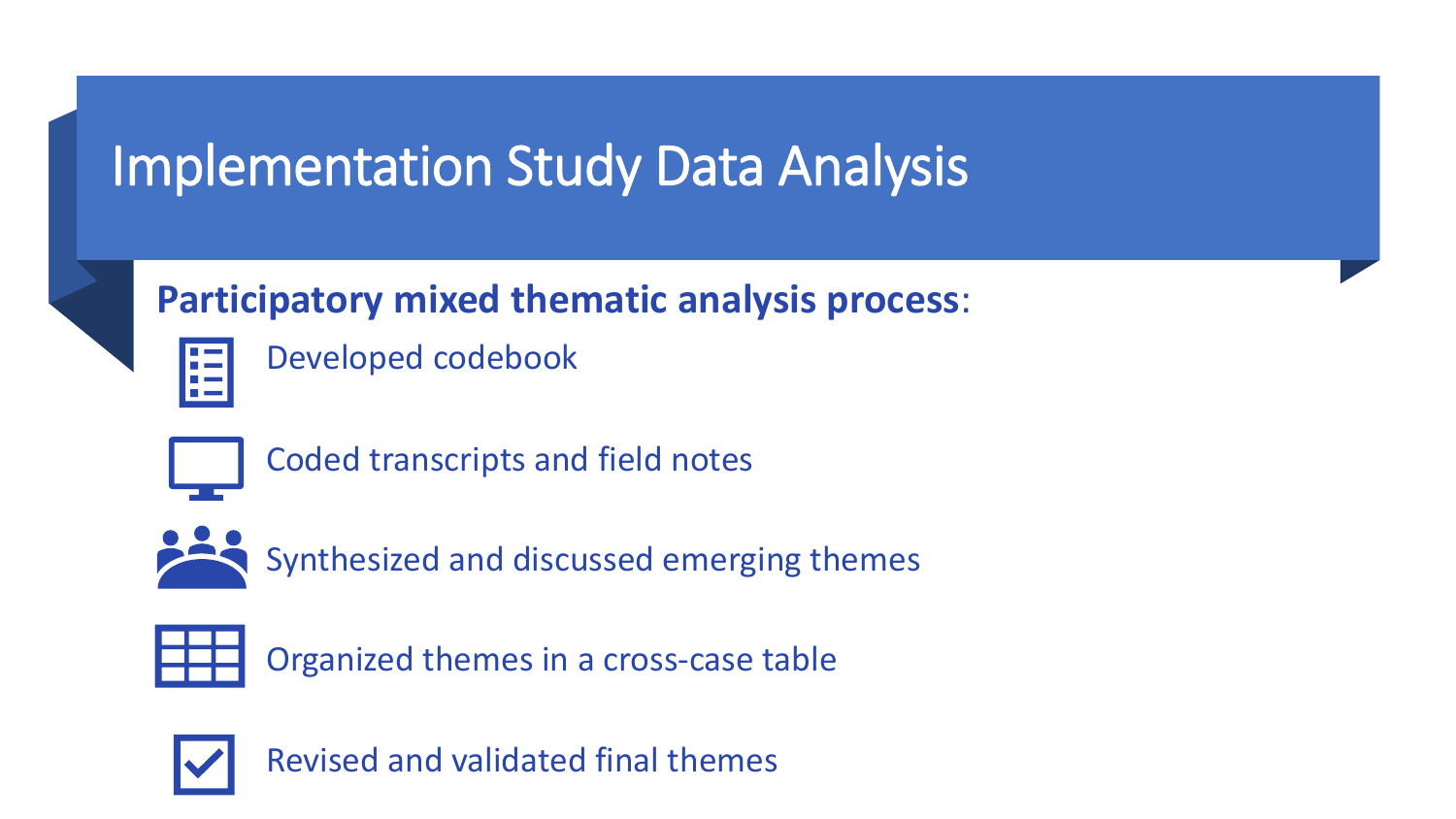### Implementation Facilitators

- 
- **Provider engagement** a key element to successful case management (CM) implementation
- **Strong managerial leadership, engagement and support** with introduction to CM & implementation **planning amongst clinic staff**
- **Trained, skilled and experienced** nurses as case managers supports positive implementation
- **Capacity development** including team meetings and debriefs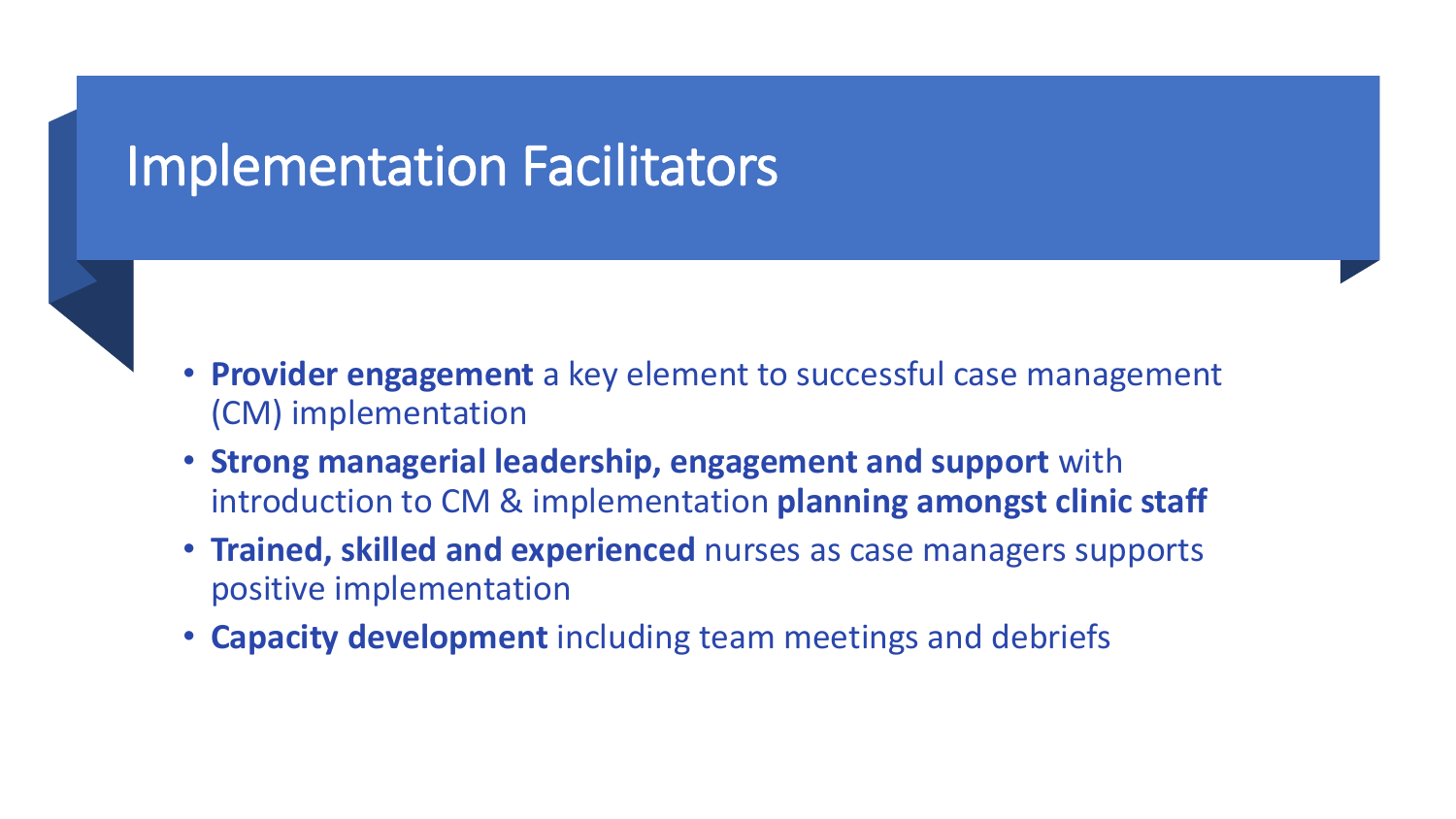### Implementation Barriers



- **Provider concerns about** time commitment, increased workload, program need
- **Lack of or varying access** to **medical records** and charts
- Patient **recruitment** challenges
- Anticipated challenges with **planning** and **organizing collaborative care** (ISP)
- **Challenges anticipated** with more **complex patients'** motivation, care access and health literacy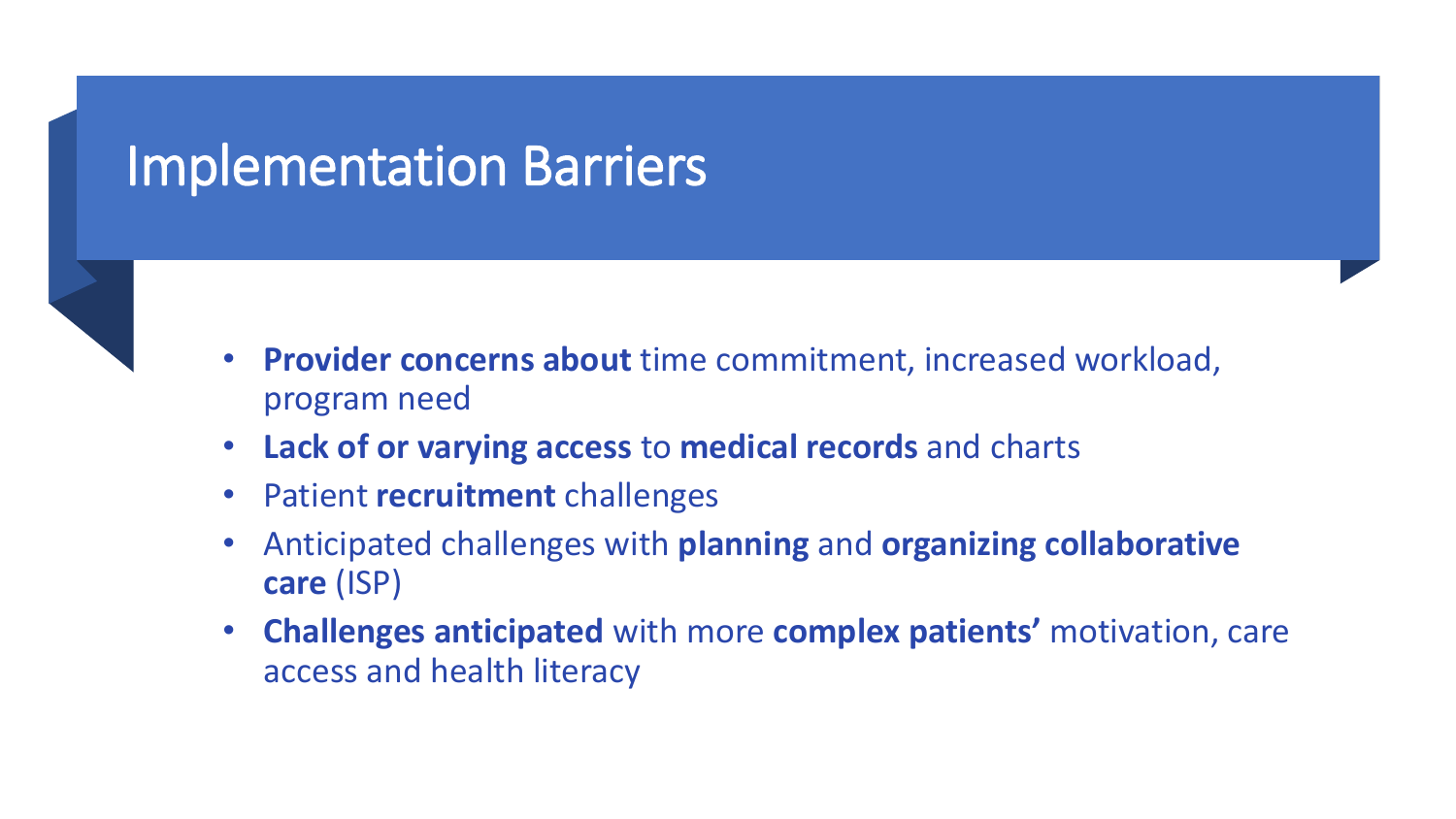### Patient Partner Reflections



Patient Partners can help overcome barriers:

- **Provider concerns**  PPs can reflect on lived experience and discuss how **CM can improve health outcomes**
- **Implementation challenges**  PPs can support **recruitment** of patients and NCM/patient **relationship building**

Patient Partners can support facilitators:

• **Trained, skilled and experienced** nurses as case managers – PPs can **offer insight** with training and patient relationship building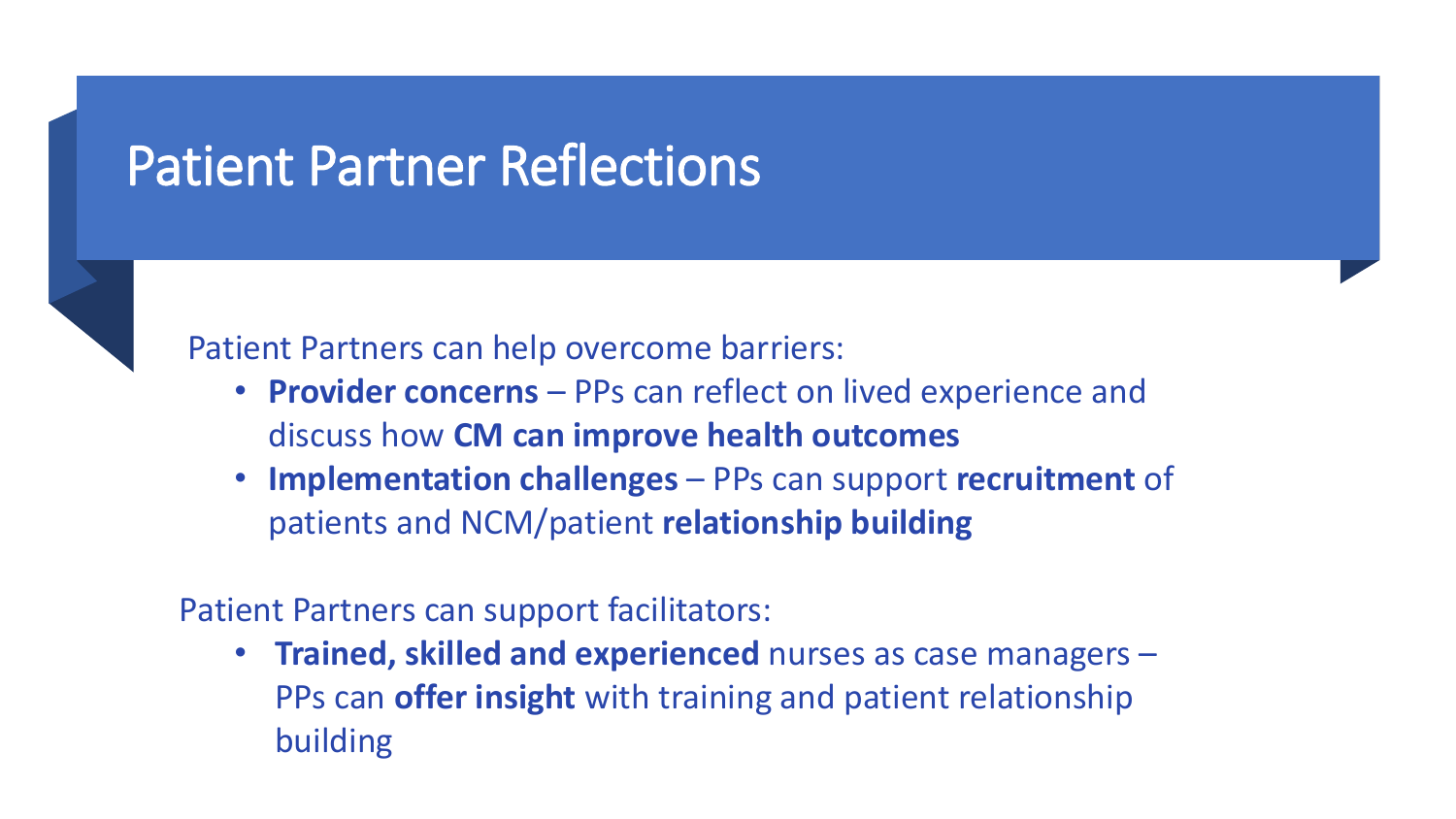#### PriCARE - Patient Map

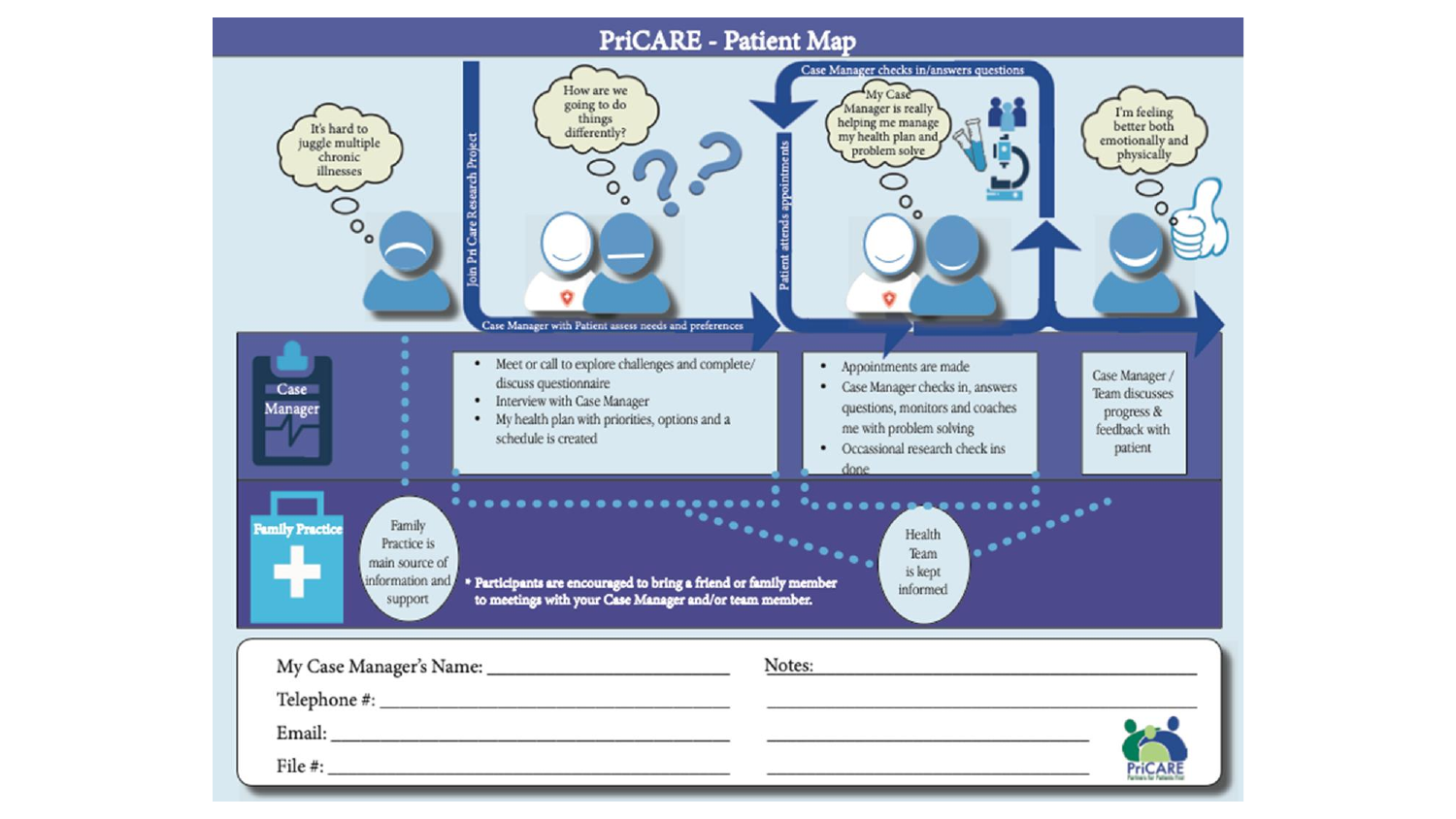PriCARE Research Checklist

A member of the research team will call you for:

- Questionnaire when you begin study (15-30 minutes)  $\mathbf{o}$
- Questionnaire at 6 months into study (15-30 minutes)  $\mathbf{o}$
- Questionnaire at 12 months at end of study (15-30 minutes)  $\mathbf{o}$
- Interview at 3 months into study (60-90 minutes)  $\mathbf{o}$
- Interview at 12 months at end of study (60-90 minutes)  $\mathbf{o}$

Date Completed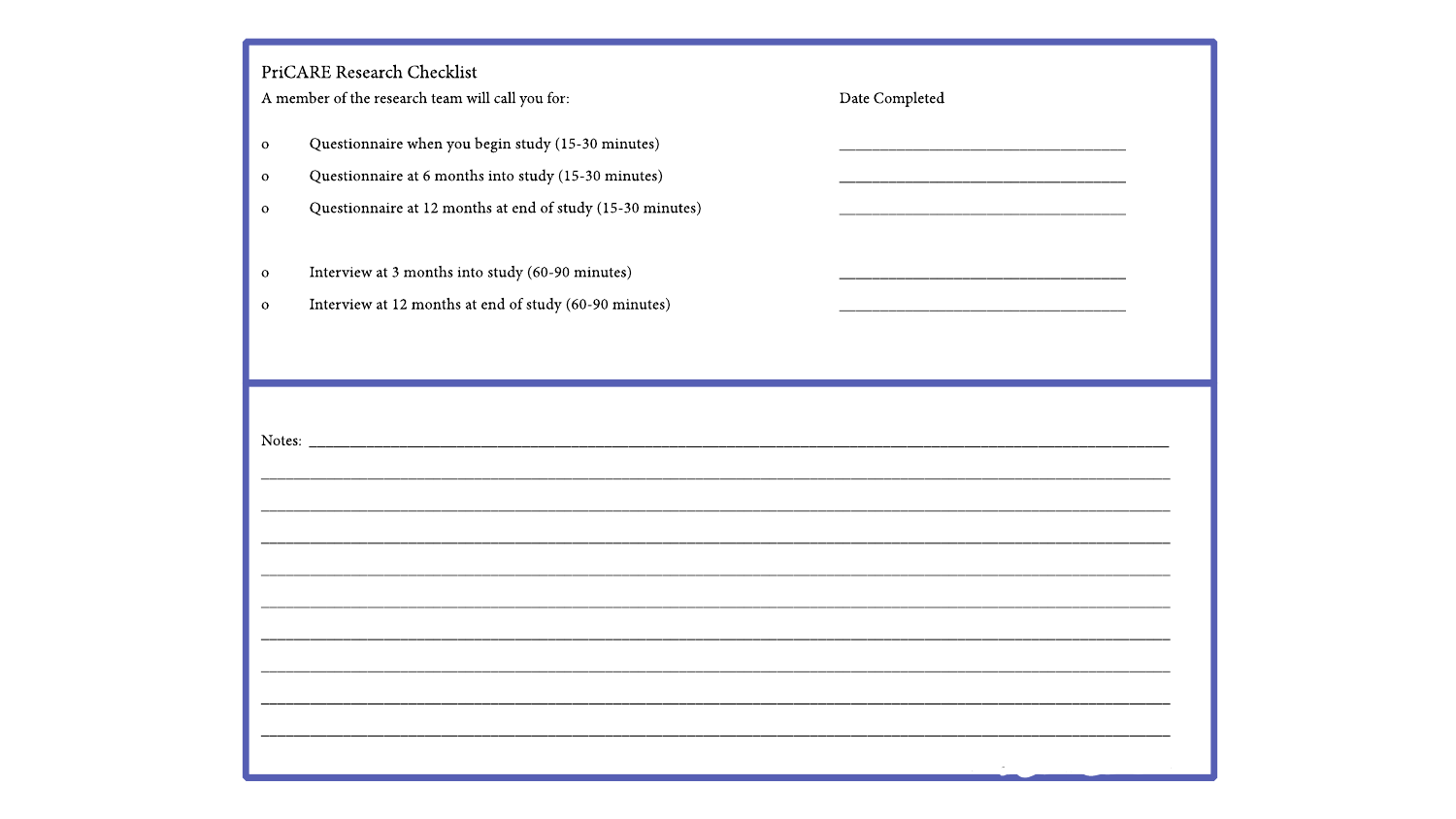## Global Reflections



Front end time/workload is key to successful CM implementation



Clinic/NCM and researcher relationship evolves over time



Research team relationship evolves over time



Actualizing SPOR guidelines